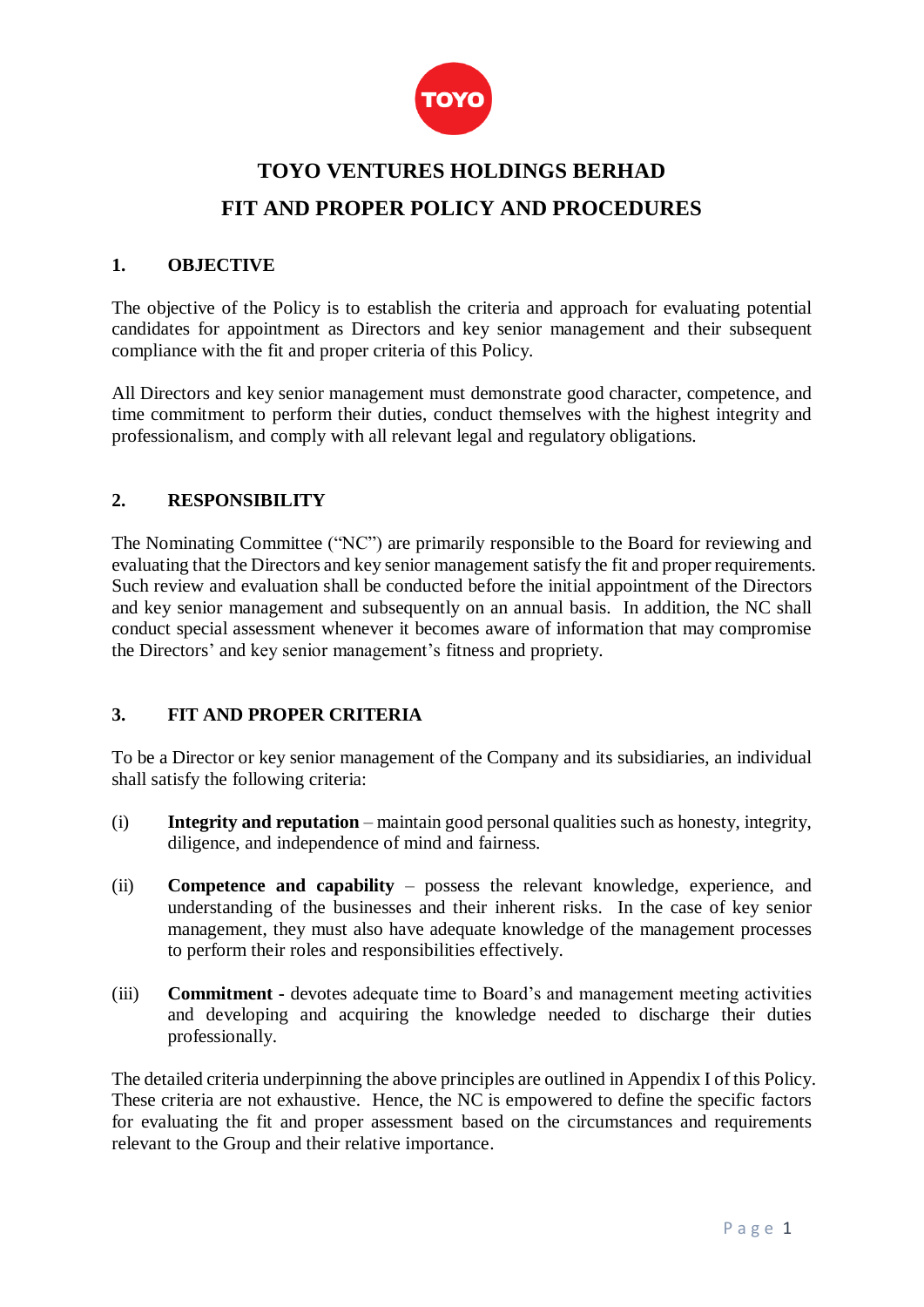

# **TOYO VENTURES HOLDINGS BERHAD FIT AND PROPER POLICY AND PROCEDURES**

### **4. ASSESSMENT PROCESS**

In addition to providing an updated profile, the Director or key senior management shall complete the Self Declaration of Fit and Proper Criteria form and provide their Consent for Disclosure of Information for verification purposes. These verifications may include but are not limited to checking on the Directors' and key senior management's previous employment, professional reference, criminal record and credit for the past seven years.

For the annual assessment, the Directors and key senior management will also be evaluated based on the existing individual director and key senior management performance evaluation Forms.

To facilitate the review of the performance, fitness and proprietary of the key senior management, the Group Managing Director will assess its key senior management and provide his evaluation to the NC accordingly.

The Company Secretary is responsible for assisting the NC in administering the evaluation process by:-

- (i) initiating the arrangement of the assessment;
- (ii) providing information and highlighting matters that are relevant to the assessment of Directors and key senior management to the NC;
- (iii) summarising the outcomes of the deliberation and assessment of NC for the attention of the Board; and
- (iv) ensuring the confidentiality of the information and documents collected for the assessment.

For the existing Director or key senior management who do not meet the policy requirements, the NC may interview them for clarification and explanation before recommending to the Board for considering or rejecting their appointment or re-appointment. Director and key senior management shall vacate their office immediately if they become unfit and improper to assume their roles.

## **5. ONGOING MONITORING**

Stakeholders who are aware of information causing a Director and key senior management to be unfit and improper to continue their jobs are encouraged to provide their information according to the Company's Whistleblowing Policy.

Upon receiving this information, the NC shall, within fourteen days, investigate and report its findings to the Board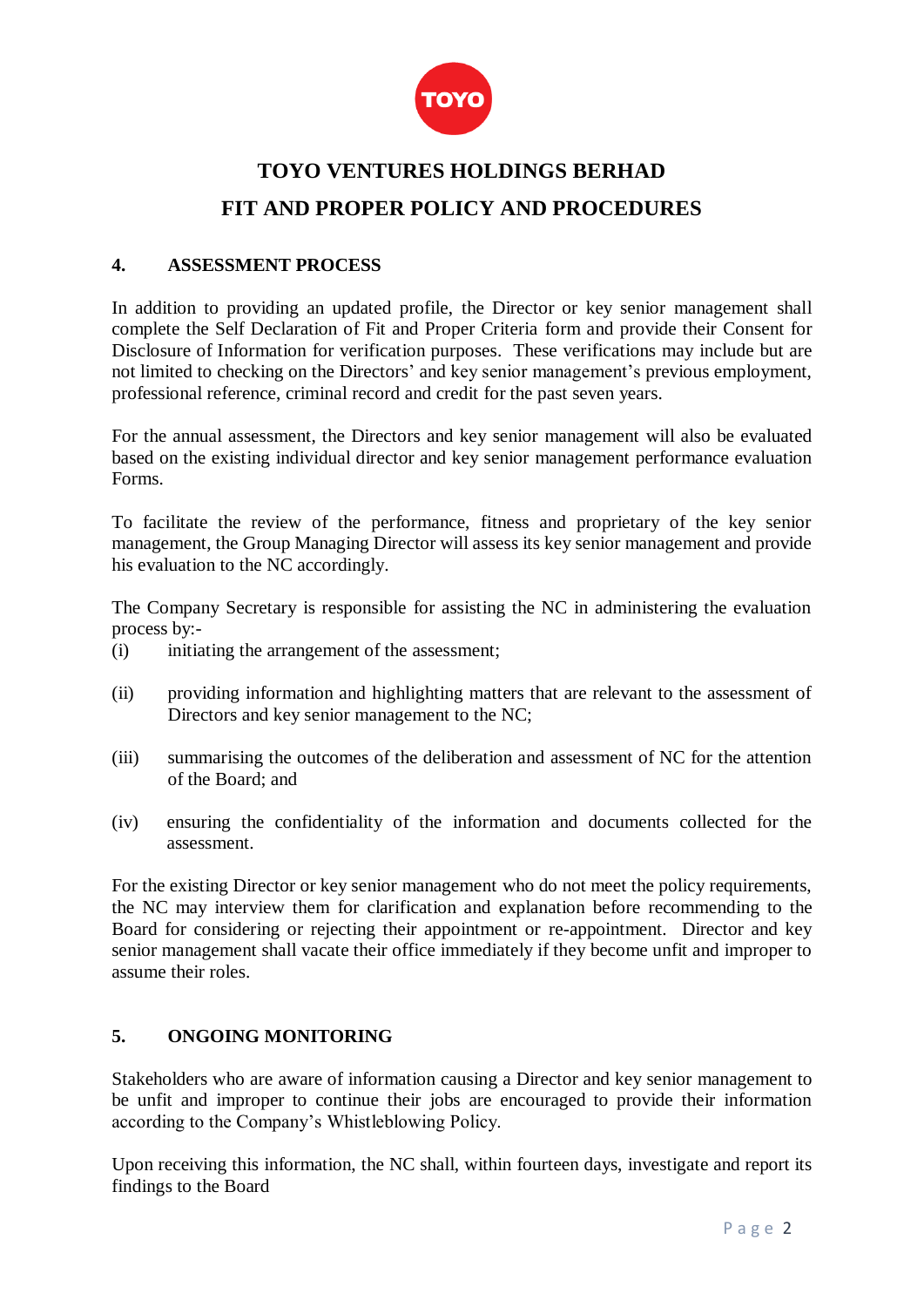

# **TOYO VENTURES HOLDINGS BERHAD FIT AND PROPER POLICY AND PROCEDURES**

## **6. DISCLOSURES**

The NC shall disclose:

- (i) a NC statement detailing:
	- the activities of the NC in discharging its duties for the financial year in the Annual Report;
	- the application of the fit and proper policy in the nomination and election of its directors;
	- the Board's policies on the mix of skills, independence and diversity in the board composition and how these were addressed to meet the needs of the Company; and
	- the assessment on the performance of the Board, Board Committees and the individual directors and the criteria used for such assessment
- (ii) the following information in the Company's Corporate Governance Report:
	- The annual performance assessments processes of the board, its committees and individual director, the criteria used for fit and properness, their contribution and performance, and calibre and personality;
	- Whether an independent expert was engaged, or was it internally facilitated;
	- Key strengths and weaknesses that were identified from the evaluation;
	- Steps or enhancements proposed to be undertaken to mitigate or address the weaknesses identified; and
	- Impact of the evaluation on board composition

## **7. REVIEWS OF POLICY**

This Policy shall be reviewed by the NC periodically or at least annually according to the regulatory changes and the practices under the Malaysian Code on Corporate Governance. Changes in the Policy shall be proposed by the NC to the Board for approval.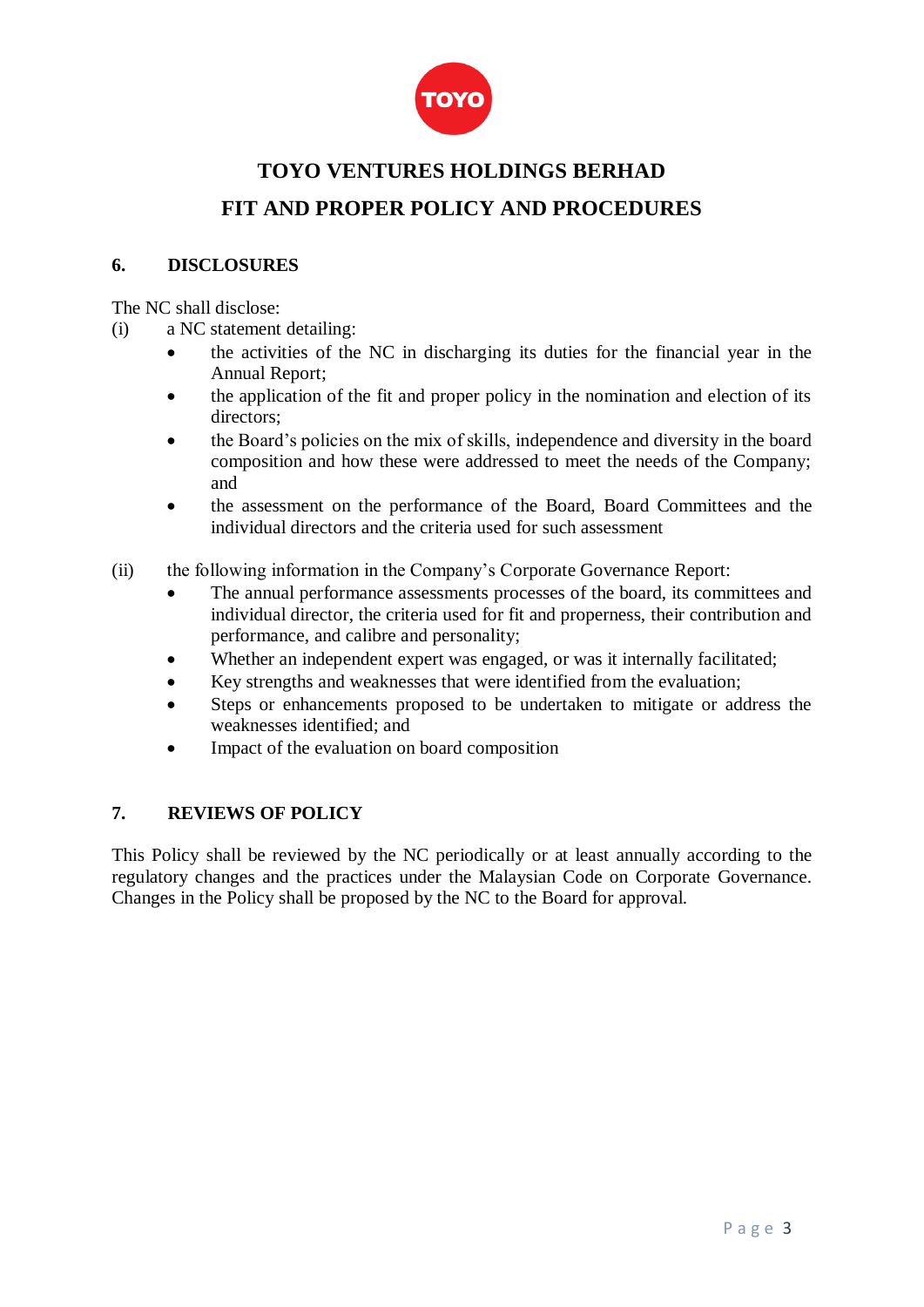### **A. INTEGRITY**

#### **(i) Probity**

- complies with legal obligations, regulatory requirements and professional standards.
- have not been obstructive, misleading or untruthful in dealings with regulatory bodies or courts.
- have not been reprimanded, disqualified, or removed by a professional or regulatory body.

### **(ii) Solvency**

- manage personal financial affairs prudently.
- demonstrate the ability to fulfil personal financial obligations.
- have not been subjected to an unsatisfied judgment debt.

### **(iii) Personal Character, Honesty and Ethical Behaviour**

- have not perpetrated or participated in any business practices which are deceitful, oppressive, improper or reflect discredit on their professional conduct.
- service contracts in the capacity of management or Director have not been terminated due to personal integrity issues.
- have no concurrent responsibilities or interests which would contribute to a conflict-of-interest situation or otherwise impair the ability to discharge duties and responsibilities as Director or key senior management of the Company and its subsidiaries.
- have not abused their positions in a manner that contravenes governance and professional ethics.

#### **(iv) Reputation**

- have a good reputation in the business communities.
- have not been the subject of civil or criminal proceedings or enforcement action in managing or governing an entity for the past.
- have not been reprimanded by local and overseas regulatory authorities.
- have not been substantially involved in the management of a business or company which has failed due to management deficiencies.

## **B. COMPETENCE AND CAPABILITY**

#### **(i) Qualifications and Skillsets**

- possess qualifications relevant to the Board's requirements.
- have a considerable understanding of the business and workings of a public corporation.
- have adequate knowledge of Environment, Social & Governance ("ESG") issues.
- possess general management skills and an understanding of governance practices.
- able to read and understand financial statements.
- keep abreast with current knowledge about the industry